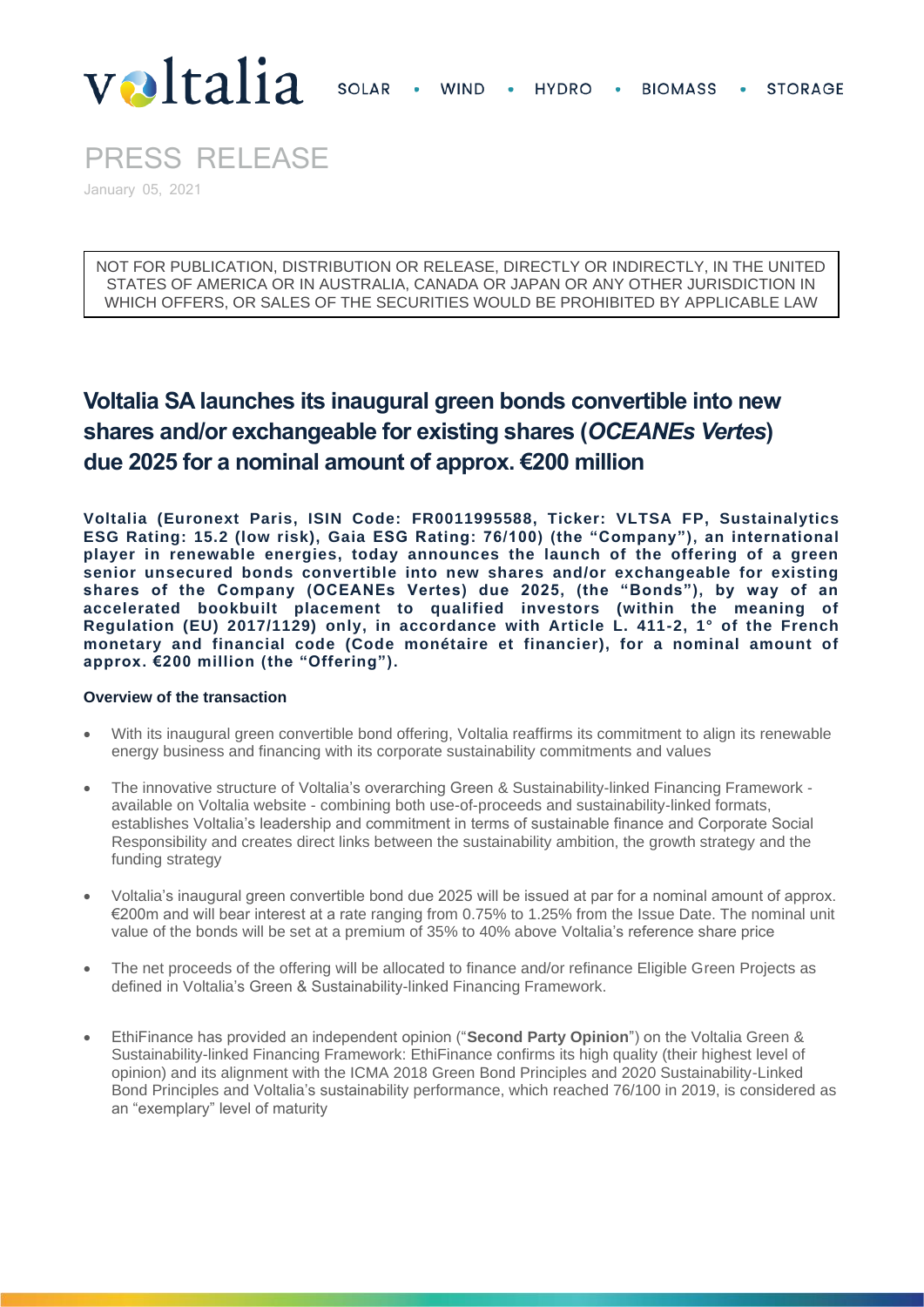



January 05, 2021

### **Main terms of the Bonds**

The Bonds will be issued at par and will bear interest at a rate ranging from 0.75% to 1.25% from the Issue Date, payable annually in arrears on January 13 of each year (or on the following business day if such day is not a business day), and for the first time on January 13, 2022.

The nominal unit value of the Bonds will be set at a premium of 35% to 40% above the reference share price which is expected to be set as the clearing price of the concurrent placement (by way of an accelerated bookbuilding process, the "**Concurrent Accelerated Bookbuilding**") of existing shares of the Company organised by the joint global coordinators, to facilitate hedging for certain subscribers of the Bonds. The number of shares sold as part of the Concurrent Accelerated Bookbuilding is estimated not to exceed 1.6 million shares. A stock loan facility will be provided by Voltalia Investissement, the reference shareholder of Voltalia, with the joint global coordinators acting as pivot of the facility.

The final terms and conditions of the Bonds and the price of the shares sold in the Concurrent Accelerated Bookbuilding are expected to be announced later today or tomorrow morning before market open at the latest and the settlement-delivery of the Bonds and of the shares are expected to take place on January 13, 2021 (the "**Issue Date**").

Unless previously converted, exchanged, redeemed or purchased and cancelled, the Bonds will be redeemed at par on January 13, 2025 (or on the following business day if this date is not a business day) (the "**Maturity Date**").

The Bonds may be redeemed prior to maturity at the option of the Company and at the option of the bondholders under certain conditions.

In particular, the Bonds may be fully redeemed earlier at par plus accrued interest, at the Company's option at any time from February 05, 2024 until the Maturity Date, subject to a minimum of 30 (but not more than 60) calendar days prior notice, if the arithmetic average, calculated over a period of 20 consecutive trading days chosen by the Company from among the 40 consecutive trading days preceding the publication of the early redemption notice, of the daily products of the volume weighted average price of the Company's shares on the regulated market of Euronext in Paris ("**Euronext Paris**") on each trading day of the considered period and the applicable conversion/exchange ratio on each such trading day exceeds 130% of the nominal value of the Bonds.

Upon a Change of Control of the Company, a Free Float Event or a Delisting of the shares of the Company (as these terms are defined in the terms and conditions of the Bonds), any bondholder will have the option to require the Company to redeem all, but not some only, of its Bonds at par plus accrued but unpaid interests.

Bondholders will be granted a conversion/exchange right of the Bonds into new and/or existing shares of the Company (the "**Conversion/Exchange Right**") which they may exercise at any time from the Issue Date and until the 7th trading day (inclusive) preceding the Maturity Date or the relevant early redemption date.

The conversion/exchange ratio is set at one share per Bond subject to standard adjustments, including antidilution and dividend protections, as detailed in the terms and conditions of the Bonds. Upon exercise of their Conversion/Exchange Right, bondholders will receive at the option of the Company new and/or existing Company's shares carrying in all cases all rights attached to existing shares as from the date of delivery.

Application will be made for the listing of the Bonds on Euronext Access™ of Euronext in Paris to occur within 30 calendar days from the Issue Date.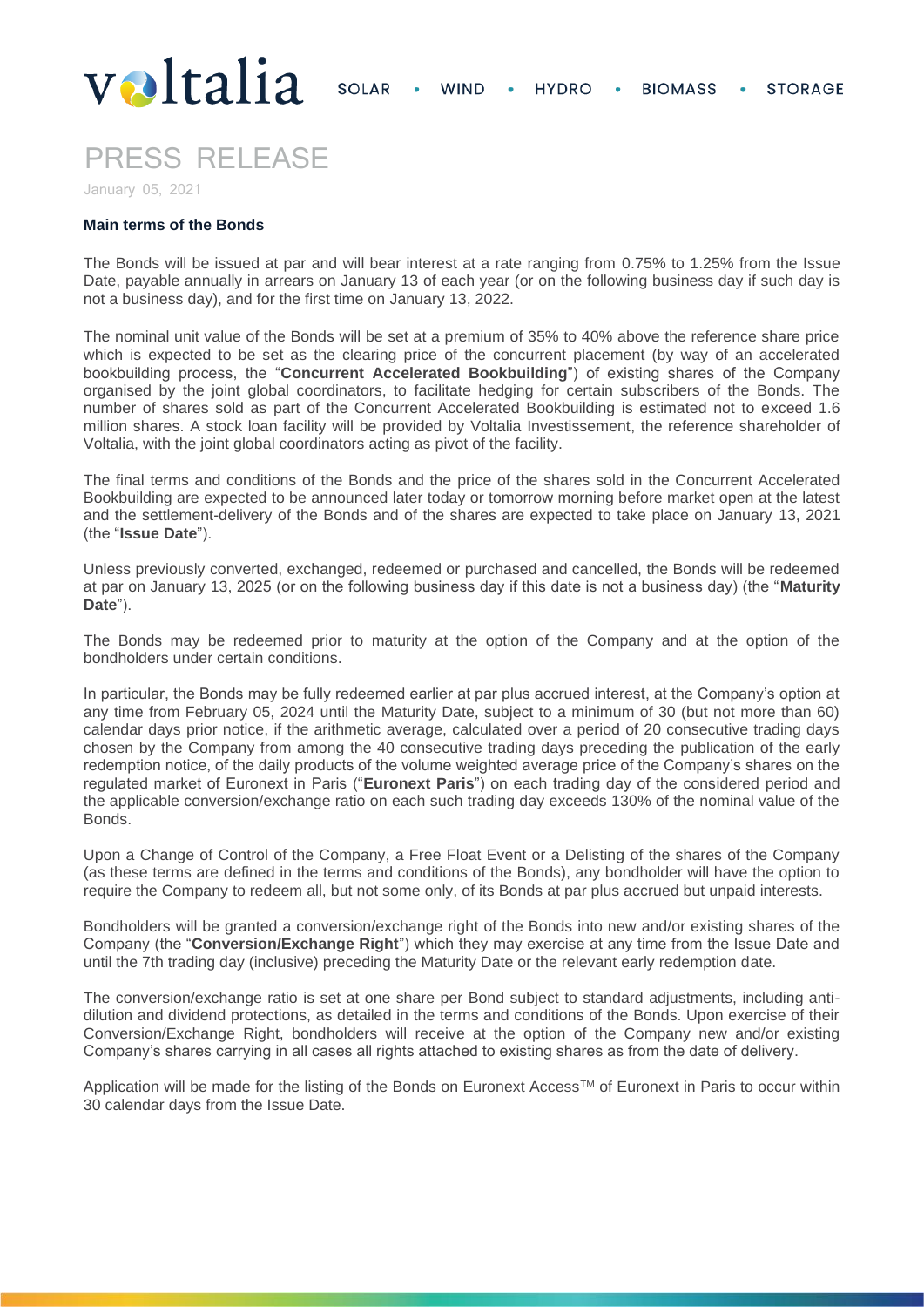

January 05, 2021

# **Voltalia Green & Sustainability-linked Financing Framework**

Sustainability is central to Voltalia's mission, "improve the global environment, foster local development". As such, Voltalia focuses on establishing itself locally and sustainably where it has power plants in order to provide the most suitable solutions for every region. As part of that commitment, Voltalia released today on its website its Green & Sustainability-linked Financing Framework (the "**Framework**") that was established in accordance with the ICMA 2018 Green Bond Principles and 2020 Sustainability-Linked Bond Principles to support its growth strategy in renewable energy and storage with an integrated sustainability approach. The external review of the Framework by EthiFinance, as Second Party Opinion provider, is available, together with the Framework, on the Company's website.

The net proceeds of the Offering will be used to finance, or refinance, in whole or in part, Eligible Green Projects, defined as:

- financing of, or investments in development, construction, operation and maintenance of renewable energy plants (wind, solar, biomass, hydro or hybrid) and storage units.
- majority or minority acquisitions of companies significantly active in any of the renewable energy technologies (i.e. with at least 50% of EBITDA coming from renewable energy technologies, and with an objective to develop a decarbonization pathway on the non-renewable share). Voltalia will only consider as eligible the pro-rated share (%) of the acquisition / participation that is dedicated to Eligible Green Projects.

Eligible Green Projects include capital expenditures, without a specific look-back period, and selected operating expenditures (i.e. maintenance costs related to renewable energy projects), with a maximum threeyear look-back period before the issuance year of the financing instrument.

The renewable energy projects targeted in the Framework will contribute to the climate change mitigation objective and will directly impact on SDG 7 (Affordable and clean energy), SDG 9 (Clean infrastructure) and SDG 13 (Climate action) by avoiding CO2 emissions.

### **Lock-up undertakings**

In the context of the Offering, the Company and Voltalia Investissement will agree respectively to a lock-up undertaking on the issuance or sale of shares or of securities giving access to the Company's share capital for a period starting from the announcement of the transaction and ending 90 calendar days after the Issue Date, subject to certain customary exceptions or waiver from the joint global coordinators.

# **Dilution**

For illustrative purposes, based on a €200m Offering, a €25.75 reference share price<sup>1</sup> and a 37.5% conversion premium corresponding to the mid-range of conversion/exchange premium, the potential dilution would represent approximately 5.9% of the Company's outstanding share capital, if the Conversion/Exchange Right was exercised for all the Bonds and the Company decided to only deliver new shares upon exercise of the Conversion/Exchange Right.

<sup>1</sup> Voltalia share price on Euronext Paris, at close of trading on January 04th, 2021.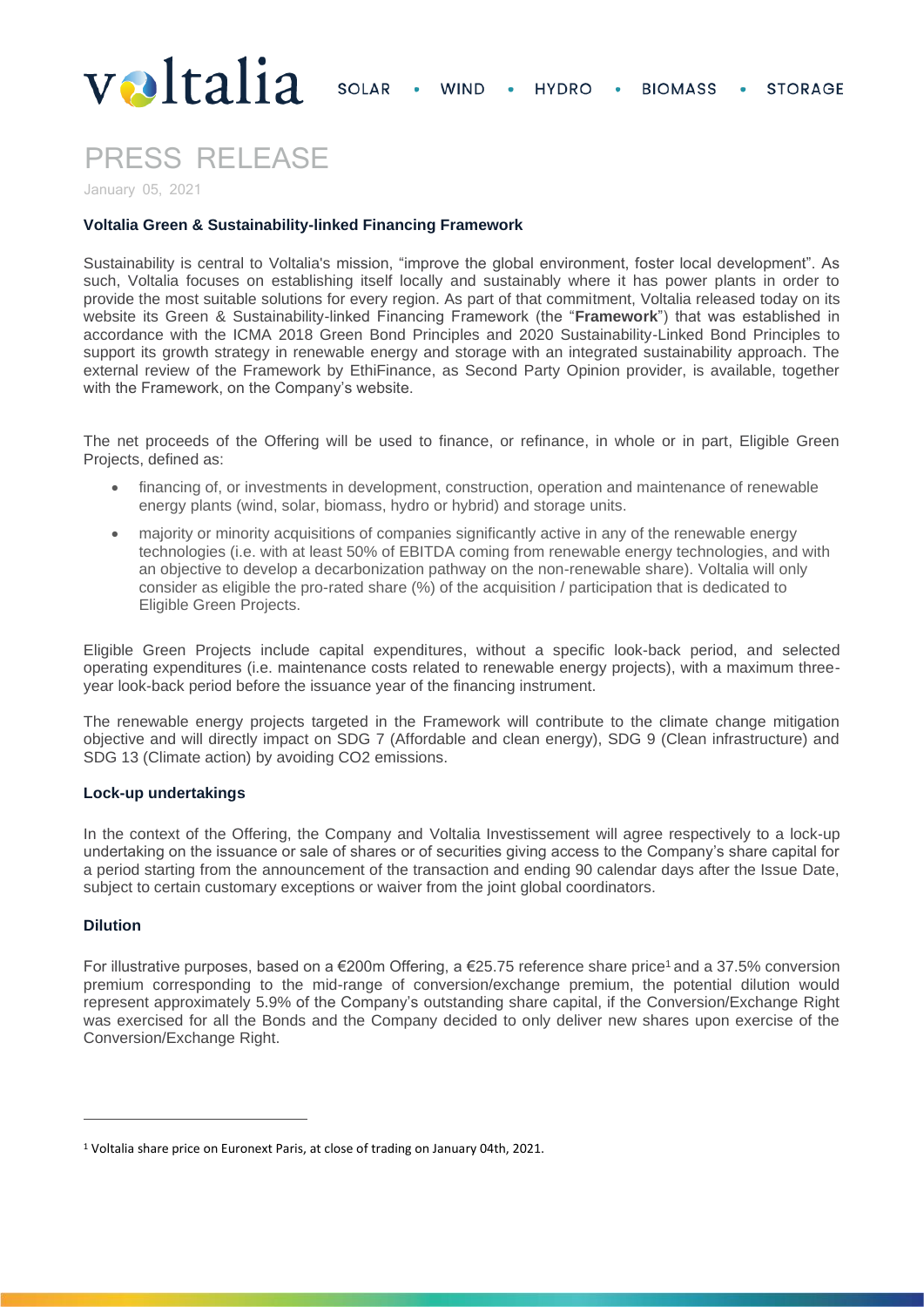

January 05, 2021

# **Legal framework of the Offering and placement**

The Bonds will be issued by way of an accelerated bookbuilt placement to qualified investors (within the meaning of Regulation (EU) 2017/1129 (as amended, the "**Prospectus Regulation**")) only, in accordance with Article L. 411-2, 1° of the French monetary and financial code (Code monétaire et financier), as per the authorization granted by the Company's extraordinary general meeting held on May 13th, 2020 (26th resolution), in France and outside of France (excluding, in particular, the United States of America, Australia and Japan), without an offer to the public (other than to qualified investors) in any country (including France).

Existing shareholders of the Company shall have no preferential subscription rights and there will be no priority subscription period, in connection with the issuance of the Bonds or the underlying new shares of the Company issued upon conversion.

# **Available information**

Neither the offering of the Bonds, nor the admission of the Bonds to trading on Euronext AccessTM is subject to a prospectus approved by the French Autorité des marchés financiers (the "**AMF**"), as defined in the Prospectus Regulation. No key information document required by Regulation (EU) 1286/2014 has been or will be prepared. Detailed information about Voltalia, including its business, results, prospects and the risk factors to which Voltalia is exposed are described in the Company's universal registration document (Document d'enregistrement universel) for the financial year ended December 31, 2019, filed by the Company with the AMF on March 25, 2020 under No. D.20-0181; the Company's half-year financial report as of June 30, 2020; and the Company's press releases (including third quarter revenues as of September 30, 2020) and other regulated information about the Company; which are all available on the Company's website (https://www.voltalia.com/).

### **Important information**

This press release does not constitute or form part of any offer or solicitation to purchase or subscribe for or to sell securities to any person in the United States, Australia or Japan or in any jurisdiction to whom or in which such offer is unlawful, and the Offering of the Bonds is not an offer to the public in any jurisdiction including France, other than to qualified investors within the meaning of the Prospectus Regulation, or an offer to retail investors as such term is defined below.

*Note: The English version of this press release may differ from the French version for regulatory reasons.*

Next on the agenda: **Q4 2020 revenues** on January 26, 2021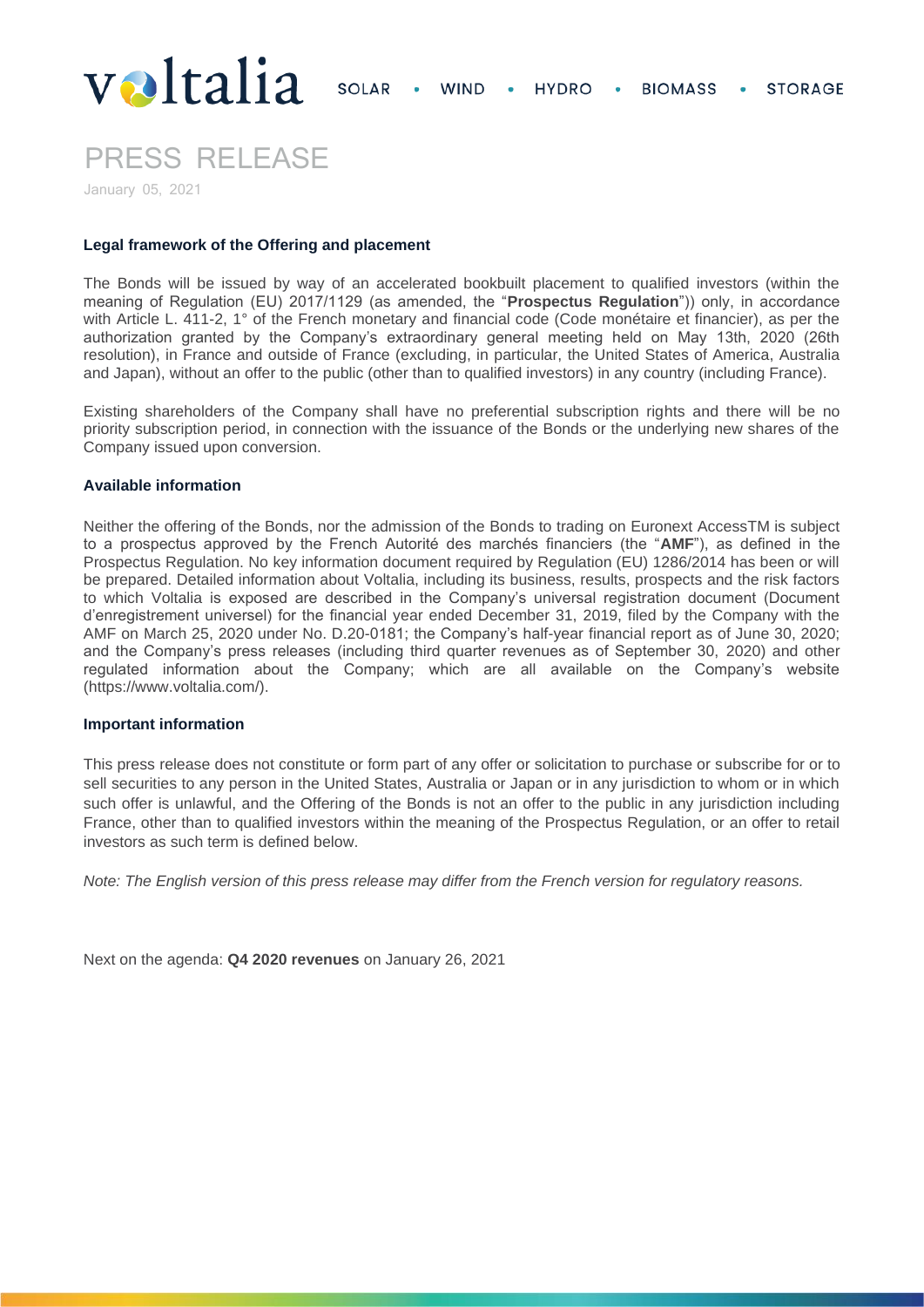voltalia

January 05, 2021

#### **About Voltalia [\(www.voltalia.com\)](http://www.voltalia.com/)**

Voltalia is an international player in the renewable energy sector. The Group produces and sells electricity generated from wind, solar, hydraulic, biomass and storage facilities that it owns and operates. Voltalia has generating capacity in operation and under construction of more than 1.3 GW and a portfolio of projects under development representing total capacity of 8.5 GW.

Voltalia is also a service provider and supports its investor clients in renewable energy projects during all phases, from design to operation and maintenance.

As a pioneer in the corporate market, Voltalia provides a global offer to private companies, ranging from the supply of green electricity and energy efficiency services to the local production of their own electricity.

The Group has more than 1,000 employees and is present in 20 countries on 4 continents and is able to act worldwide on behalf of its clients.

Voltalia is listed on the regulated market of Euronext Paris, compartment B (FR0011995588 – VLTSA) and is part of the Enternext Tech 40 and CAC Mid & Small indices. The Group is also included in the Gaïa-Index, an index for socially responsible midcaps.

Voltalia Investor Relations[: invest@voltalia.com](mailto:invest@voltalia.com) T. +33 (0)1 81 70 37 00

Actifin Press Contact: Jennifer Jullia jjullia@actifin.fr **.** T. +33 (0)1 56 88 11 11

#### **Disclaimer**

*This press release may not be released, published or distributed, directly or indirectly, in or into the United States of America, Australia, Canada or Japan. The distribution of this press release may be restricted by law in certain jurisdictions and persons into whose possession any document or other information referred to herein comes, should inform themselves about and observe any such restriction. Any failure to comply with these restrictions may constitute a violation of the securities laws of any such jurisdiction.*

*No communication or information relating to the offering of the Bonds or the Concurrent Accelerated Bookbuilding of existing shares of the Company by the joint global coordinators may be transmitted to the public in a country where there is a registration obligation or where an approval is required. No action has been or will be taken in any country in which such registration or approval would be required. The issuance by the Company or the subscription of the Bonds and the Concurrent Accelerated Bookbuilding of existing shares of the Company by the joint global coordinators may be subject to legal and regulatory restrictions in certain jurisdictions; none of Voltalia and the joint global coordinators assumes any liability in connection with the breach by any person of such restrictions.*

*This press release is an advertisement and not a prospectus within the meaning of Regulation (EU) 2017/1129 (the "Prospectus Regulation"). This press release is not an offer to the public other than to qualified investors, or an offer to subscribe or designed to solicit interest for purposes of an offer to the public other than to qualified investors in any jurisdiction, including France.*

*The Bonds have been offered only by way of an offering in France and outside France (excluding the United States of America, Australia, Canada, Japan and any other jurisdiction where a registration process or an approval would be required by applicable laws and regulations), solely to qualified investors as defined in article 2 point (e) of the Prospectus Regulation and in accordance with Article L. 411-2 1° of the French monetary and financial code (Code monétaire et financier). There will be no public offering in any country (including France) in connection with the Bonds. This press release does not constitute a recommendation concerning the issue of the Bonds, other than to qualified investors. The value of the Bonds and the shares of Voltalia can decrease as well as increase. Potential investors should consult a professional adviser as to the suitability of the Bonds for the person concerned.*

#### *Prohibition of sales to European Economic Area retail investors*

*No action has been undertaken or will be undertaken to make available any Bonds to any retail investor in the European Economic Area. For the purposes of this provision:*

- *(a) the expression "retail investor" means a person who is one (or more) of the following:*
	- *(i) a retail client as defined in point (11) of Article 4(1) of Directive 2014/65/EU (as amended, "MiFID II"); or*
	- *(ii) a customer within the meaning of Directive (EU) 2016/97, as amended, where that customer would not qualify as a professional client as defined in point (10) of Article 4(1) of MiFID II; or*
	- *(iii) not a "qualified investor" as defined in the Prospectus Regulation; and*
- *(b) the expression "offer" includes the communication in any form and by any means of sufficient information on the terms of the offer and the Bonds to be offered so as to enable an investor to decide to purchase or subscribe the Bonds.*

*Consequently no key information document required by Regulation (EU) No 1286/2014 (as amended, the "PRIIPs Regulation") for offering or selling the Bonds or otherwise making them available to retail investors in the European Economic Area has been prepared*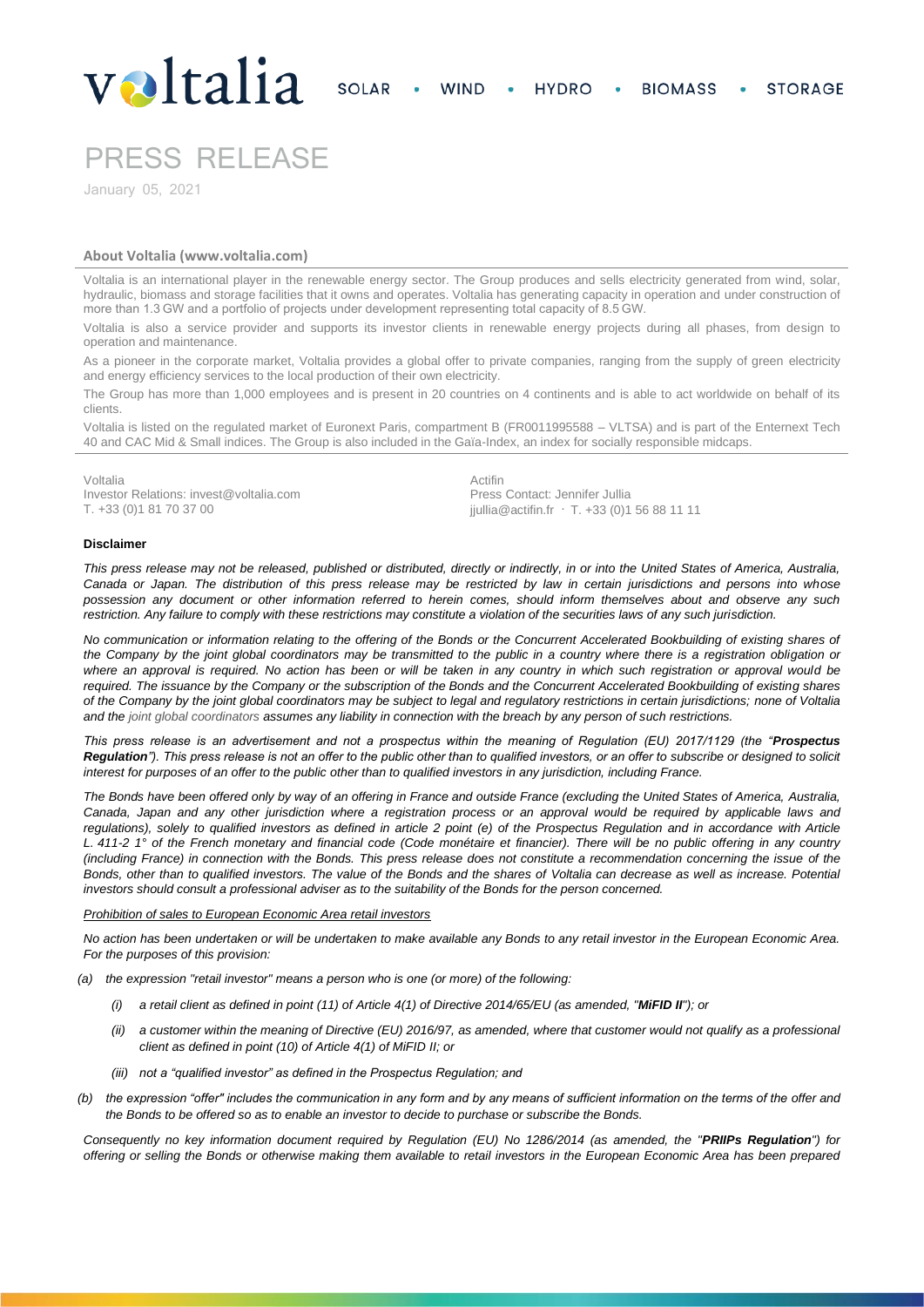voltalia

January 05, 2021

*and therefore offering or selling the Bonds or otherwise making them available to any retail investor in the European Economic Area may be unlawful under the PRIIPS Regulation.*

#### *Prohibition of sales to UK retail Investors*

*No action has been undertaken or will be undertaken to make available any Bonds to any retail investor in the United Kingdom ("UK"). For the purposes of this provision:*

*(a) the expression retail investor means a person who is one (or more) of the following:*

*(i) a retail client, as defined in point (8) of Article 2 of Regulation (EU) No 2017/565 as it forms part of domestic law by virtue of the European Union (Withdrawal) Act 2018 ("EUWA"); or*

*(ii) a customer within the meaning of the provisions of the FSMA and any rules or regulations made under the FSMA to implement Directive (EU) 2016/97, where that customer would not qualify as a professional client, as defined in point (8) of Article 2(1) of Regulation (EU) No 600/2014 as it forms part of domestic law by virtue of the EUWA; or*

*(iii) not a qualified investor as defined in Article 2 of Regulation (EU) 2017/1129 as it forms part of domestic law by virtue of the EUWA; and*

*(b) the expression an "offer" includes the communication in any form and by any means of sufficient information on the terms of the offer and the Bonds to be offered so as to enable an investor to decide to purchase or subscribe for the Bonds.*

*Consequently no key information document required by Regulation (EU) No 1286/2014 as it forms part of domestic law by virtue of the EUWA (the "UK PRIIPs Regulation") for offering or selling the Bonds or otherwise making them available to retail investors in the UK has been prepared and therefore offering or selling the Bonds or otherwise making them available to any retail investor in the UK may be unlawful under the UK PRIIPs Regulation.*

*MIFID II product governance / Retail investors (France only), professional investors and ECPs only target market – Solely for the purposes of each manufacturer's product approval process, the target market assessment in respect of the Bonds has led to the conclusion that: (i) the target market for the Bonds is French retail investors, eligible counterparties and professional clients, each as*  defined in MiFID II; and (ii) all channels for distribution of the Bonds to French retail investors, eligible counterparties and professional *clients are appropriate. Any person subsequently offering, selling or recommending the Bonds (a "distributor") should take into consideration the manufacturers' target market assessment; however, a distributor subject to MiFID II is responsible for undertaking its own target market assessment in respect of the Bonds (by either adopting or refining the manufacturers' target market assessment) and determining appropriate distribution channels. For the avoidance of doubt, even if the target market includes French retail investors, the manufacturers have decided that the Bonds will be offered, as part of the initial offering, only to eligible counterparties and professional clients.*

#### *France*

The Bonds have not been and will not be offered or sold or cause to be offered or sold, directly or indirectly, to the public in France other than to qualified investors. Any offer or sale of the Bonds and distribution of any offering material relating to the Bonds have been and will *be made in France only to qualified investors (investisseurs qualifiés), as defined in article 2 point (e) of the Prospectus Regulation, and in accordance with Article L.411-2 1° of the French monetary and financial code (Code monétaire et financier).*

#### *United Kingdom*

*This press release is addressed and directed only (i) to persons located outside the United Kingdom, (ii) to investment professionals as defined in Article 19(5) of the Financial Services and Markets Act 2000 (Financial Promotion) Order 2005, as amended (the "Order"), (iii) to high net worth companies, and other persons to whom it may lawfully be communicated, falling within by Article 49(2) (a) to (d) of the Order (the persons mentioned in paragraphs (i), (ii) and (iii) all deemed relevant persons (the "Relevant Persons")). The Bonds and, as the case may be, the shares to be delivered upon exercise of the conversion rights (the "Financial Instruments"), are intended only for Relevant Persons and any invitation, offer or agreement related to the subscription, tender, or acquisition of the Financial Instruments may be addressed and/or concluded only with Relevant Persons. All persons other than Relevant Persons must abstain from using or relying on this document and all information contained therein.*

*This press release is not a prospectus which has been approved by the Financial Conduct Authority or any other United Kingdom regulatory authority for the purposes of Section 85 of the Financial Services and Markets Act 2000.*

#### *United States of America*

*This press release may not be released, published or distributed in or into the United States. The Bonds and the shares deliverable upon conversion or exchange of the Bonds described in this press release have not been, and will not be, registered under the U.S. Securities Act of 1933, as amended (the "Securities Act"), or the securities laws of any state of the United States, and such securities may not be offered, sold, pledged or otherwise transferred in the United States absent registration under the Securities Act or pursuant to an available exemption from, or in a transaction not subject to, the registration requirements thereof and applicable state or local securities laws. The securities of Voltalia have not been and will not be registered under the Securities Act and Voltalia does not intend to make a public offer*